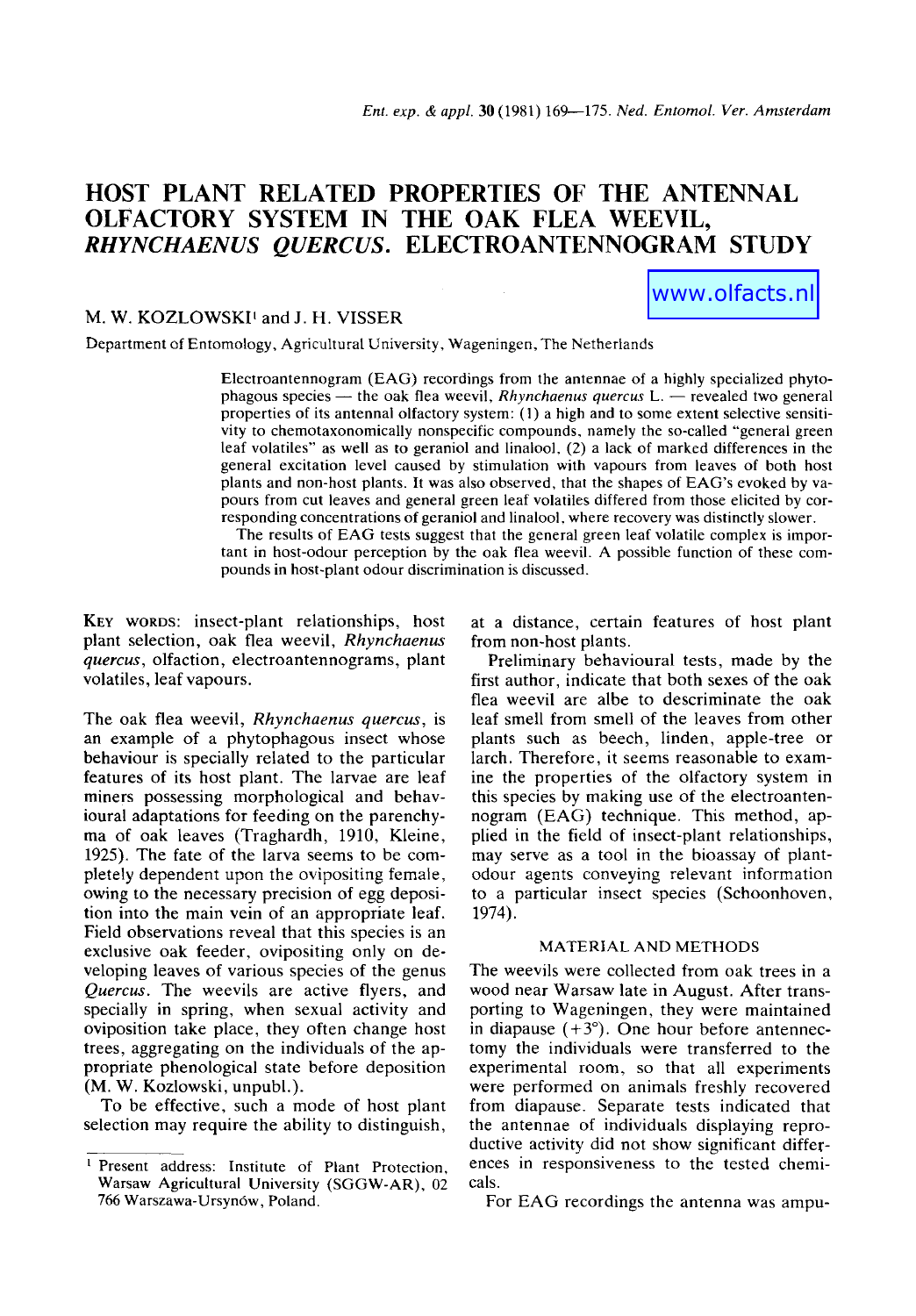tated at the base of the flagellum. The recording electrode was a glass capillary (tip diam 20  ${um}$ ) inserted into the club of the antenna via its middle segment. The indifferent electrode was a similar pipette slipped over the base of the antenna. Both recording and indifferent electrodes were filled with insect saline and connected with the electronic unit as described by Visser (1979a). An experimental antenna was continuously bathed in a stream of charcoal-filtered and humidified air (80 cm/s). Test stimuli were applied via puffs of air (lml) from a syringe connected with a pasteur pipette which contained a piece of filter paper  $(6 \times 0.5 \text{ cm})$ impregnated with the test compound dissolved in paraffin oil  $(25 \text{ ul})$ . The solvent itself did not elicit a measurable response. Concentrations of test compounds are referred to as dilutions volume/volume. The chemicals were  $\geq 97\%$ pure except for  $\alpha$ -phellandrene and  $\Delta$ <sup>3</sup>-carene  $(95\%)$ , camphene  $(92\%)$  and myrcene  $(90\%)$ .

As illustrated in Fig. 1, the level of absolute response declined over the experimental period. Moreover, different preparations showed different rates of abatement. Since the ratios between responses to different stimuli, applied within small intervals, remained rather constant, EAG amplitudes are expressed relative to a standard, cis-3-hexen-1-ol  $10^{-2}$ . The standard stimuli were applied from two separate cartridges and alternated with test stimuli. The antenna was stimulated at 30 s intervals. Values of responses were calculated as the percentage of the mean of the two adjacent standard response amplitudes. It is also seen in Fig. 1, that frequent application of the standard effected a slight loss of its original concentration. To reduce that effect, the test chemicals were applied in reverse order in each repetition. A test on a single antenna started 5 min after fixing it between the electrodes and lasted a maximum of lhr unless responses to the standard decreased below 0.1 mV.

Each concentration of test compound was examined on 6 male and 6 female antennae. As the means of the relative EAG responses did not differ significantly between sexes, the results were pooled to give a total of 12 replicates.

Apart from responses to chemicals, EAG's evoked by leaf vapours of 6 tree species belonging to different genera: *Quercus* and *Fagus*  (both Fagaceae), *Malus* (Rosaceae), *Populus*  (Salicaceae), *Alnus* (Betulaceae) and *Larix*  (Pinaceae), were recorded.

To obtain young leaves of similar size, branches from leafless trees were cut off and put in jars with a nutrient solution in a greenhouse. Branches were kept in the jars until leaves  $1-2$  cm long developed. A group of such leaves from a single bud was cut together with the associated bud scales, immediately before each test. This "one bud" unit was placed in a pasteur pipette from which the vapours were applied alternatively with the standard in the same way described above. Then the leaves were cut into small pieces and tested again. The leaf vapours were tested 6 times, using 3 male and 3 female antennae.

# RESULTS AND DISCUSSION

*Chemicals.* To examine selectivity of the oak flea weevil antennal olfactory system, a number of volatile plant constituents was tested at two concentrations, *i.e.*  $10^{-3}$  and  $10^{-1}$ . As shown in Table I, for most of the chemicals, the response threshold appeared to be high and the lower concentration was either quite inactive or evoked fairly weak EAG's in only some of the tested antennae. Considering the small chance of an oak flea weevil encountering high concentrations of a single volatile in its habitat,



Fig. 1. Absolute EAG responsiveness throughout an experiment to the standard  $cis-3$ -hexen-1-ol  $10^{-2}$  and a test stimulus, geraniol. Standard 2, freshly prepared. Explanation in text.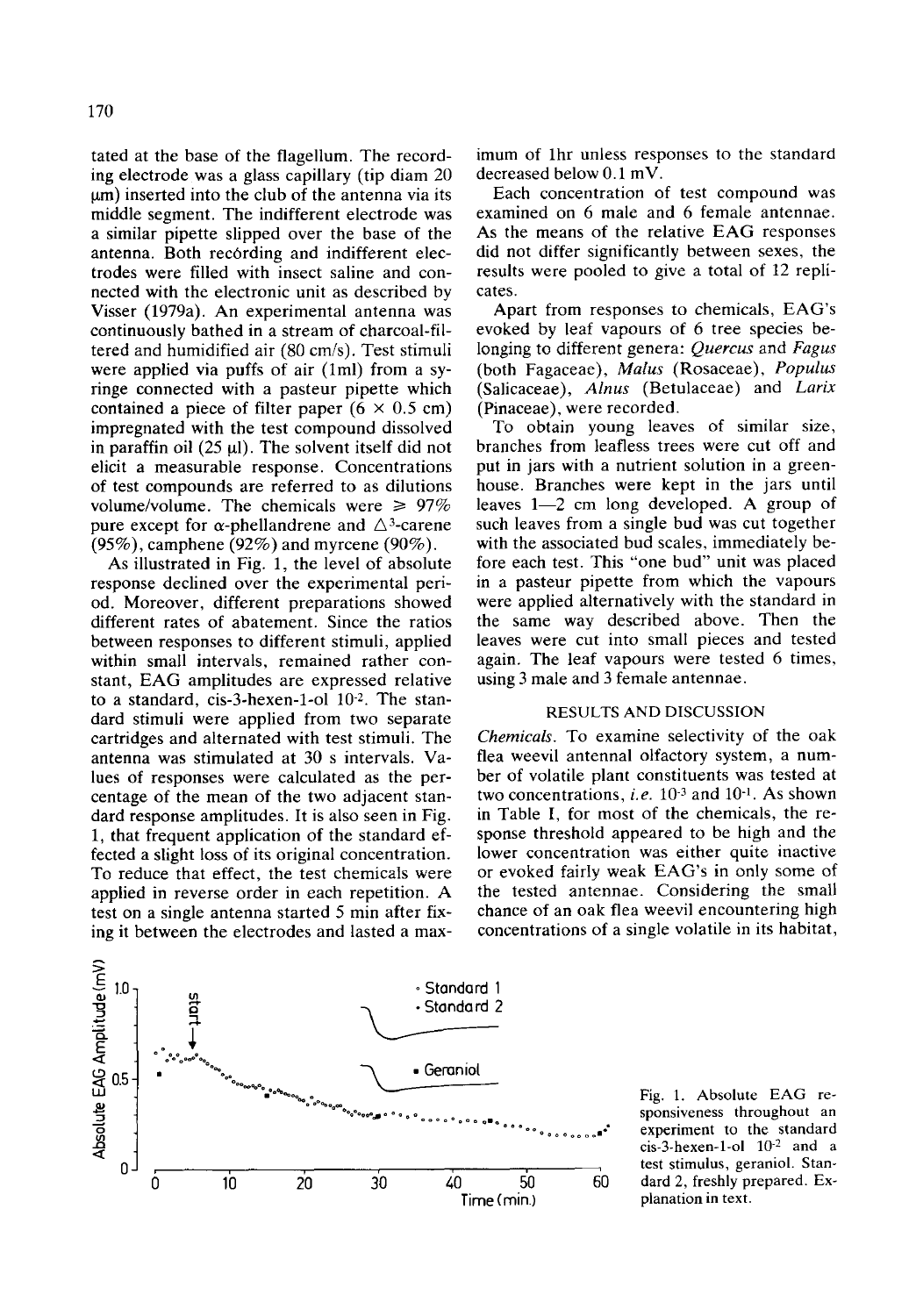#### TABLE 1

|                       | Mean $\pm$ c.i. <sup>3</sup><br>Concentration <sup>4</sup> |              |                                  | Mean $\pm$ c.i. <sup>3</sup><br>Concentration <sup>4</sup> |             |
|-----------------------|------------------------------------------------------------|--------------|----------------------------------|------------------------------------------------------------|-------------|
| Compound              | $10^{-3}$                                                  | $10^{-1}$    | Compound                         | $10^{-3}$                                                  | $10^{-1}$   |
| 1-Hexanol             | $47 \pm 6$                                                 | $146 \pm 10$ | d-Limonene                       | $\theta$                                                   | $18\pm9$    |
| trans-2-Hexen-1-ol    | $65 + 11$                                                  | $304 + 75$   | Terpinolene                      | $\bf{0}$                                                   | $28 \pm 7$  |
| $cis-2$ -Hexen-1-ol   | $56 \pm 5$                                                 | $240 \pm 59$ | $\alpha$ -Terpinene              | $\mathbf 0$                                                | 25±9        |
| trans-3-Hexen-1-ol    | $34 \pm 5$                                                 | $191 \pm 44$ | $v$ -Terpinene                   | $\theta$                                                   | 6±3         |
| cis-3-Hexen-1-ol      | $49 \pm 6$                                                 | $191 \pm 50$ | $\alpha$ -Phellandrene           | $1 \pm 1$                                                  | $78 + 14$   |
| cis-3-Hexenyl acetate | $62 \pm 11$                                                | $309 \pm 61$ | $\alpha$ -Terpineol              | 5±7                                                        | $45 + 11$   |
|                       |                                                            |              | Carvone                          | $1\pm3$                                                    | $54 \pm 16$ |
|                       |                                                            |              | Eugenol                          | $\mathbf 0$                                                | $1 \pm 2$   |
| Hexanal               | $45 \pm 8$                                                 | $130 + 14$   | trans-Methyl-                    |                                                            |             |
| trans-2-Hexenal       | $48 + 14$                                                  | $193 + 43$   | -iso-eugenol                     | $\bf{0}$                                                   | $2\pm 2$    |
| trans-2-Nonenal       | $2\pm 2$                                                   | $82 + 17$    | p-Allyanisole                    | $\theta$                                                   | $35 \pm 8$  |
| trans, trans-2,4-     |                                                            |              |                                  |                                                            |             |
| -Decadienal           | $\bf{0}$                                                   | $112 + 28$   | $\triangle$ <sup>3</sup> -Carene | 0                                                          | $18\pm 8$   |
|                       |                                                            |              | $\alpha$ -Pinene                 | 0                                                          | $7\pm10$    |
| n-Tridecane           | $\bf{0}$                                                   | $1 \pm 3$    | $\beta$ -Pinene                  | 0                                                          | 3±5         |
| Myrcene               | $\Omega$                                                   | $59 + 19$    | Camphene                         | $\theta$                                                   | 3±6         |
| Linalool              | $48 \pm 7$                                                 | $109 + 17$   | Bornylacetate                    | $\theta$                                                   | 3±4         |
| Geraniol              | $58 + 12$                                                  | $109 + 18$   |                                  |                                                            |             |
| $\beta$ -Ionone       | $\bf{0}$                                                   | $8 + 10$     | y-Bisabolene                     | $\bf{0}$                                                   | $10 \pm 8$  |
|                       |                                                            |              | β-Caryophyllene                  | $\theta$                                                   | $19 + 13$   |
| 2,4-Dimethylstyrene   | $\bf{0}$                                                   | 6±6          |                                  |                                                            |             |
| Biphenyl              | $\theta$                                                   | 6±6          | Paraffin oil                     | $\boldsymbol{0}$                                           |             |

*EA G responses of oak flee weevils to volatile plant constituents as a percentage of the response to cis-3-hexen-l-o110 .2* 

 $3$  c.i.: 95% confidence interval; n is 12.

<sup>4</sup> concentration of the compound in paraffin oil  $(V_v)$ .

one may assume that these particular compounds are practically imperceptible by hostsearching individuals. However, some may be present in the weevils' environment, e.g., terpenes associated with pine resin vapours (Smith, 1964) wherever oaks form mixed stands together with pines.

Against a background of clear-cut insensitivity to moderate concentrations of most of the tested chemicals, distinct EAG responses were obtained from 2 groups of related components: (1) the 6-carbon aliphatic alcohols, aldehydes and an acetate ester  $-$  the so-called "general green leaf volatiles" and their isomers (Visser *et al.,* 1979), (2) the acyclic monoterpene alcohols geraniol and linalool. All of these compounds evoked diminishing EAG's correlated with lowered test concentrations, but still caused repsonses at dilutions as low as  $10<sup>-6</sup>$ (Fig. 2). Volatiles delivered at the latter dilution reached the test antennae in concentrations of about 108-1011 molecules/ml air (Visser, 1979a). The perception of such low concentrations of a volatile is probably able to in-

fluence the behaviour of an oak flea weevil at some distance from a plant.

Both groups of the effective chemicals contain compounds which are rather widely distributed among plants. Geraniol and linalool are known constituents of floral volatiles, but they have also been found in essential oils from other plants organs (Van Straten, 1977, 1979), whereas complexes of general green leaf volatiles are ubiquitous in plant green tissues, being responsible for their characteristic "green odour" (Visser *et al.,* 1979).

High sensitivity to the perception of "green odour" by oak flea weevils was also reflected in the rank order of effectiveness of saturated alcohols and aldehydes. Compounds of six carbon atoms in a chain evoked the highest EAG responses, and increasing or decreasing the number of C-atoms resulted in marked abatement of EAG amplitudes (Fig. 3). Similar bellshaped curves of effectiveness as a function of C-atoms can be obtained from EAG responses to the same range of saturated alcohols from other insects feeding on green plant tissue such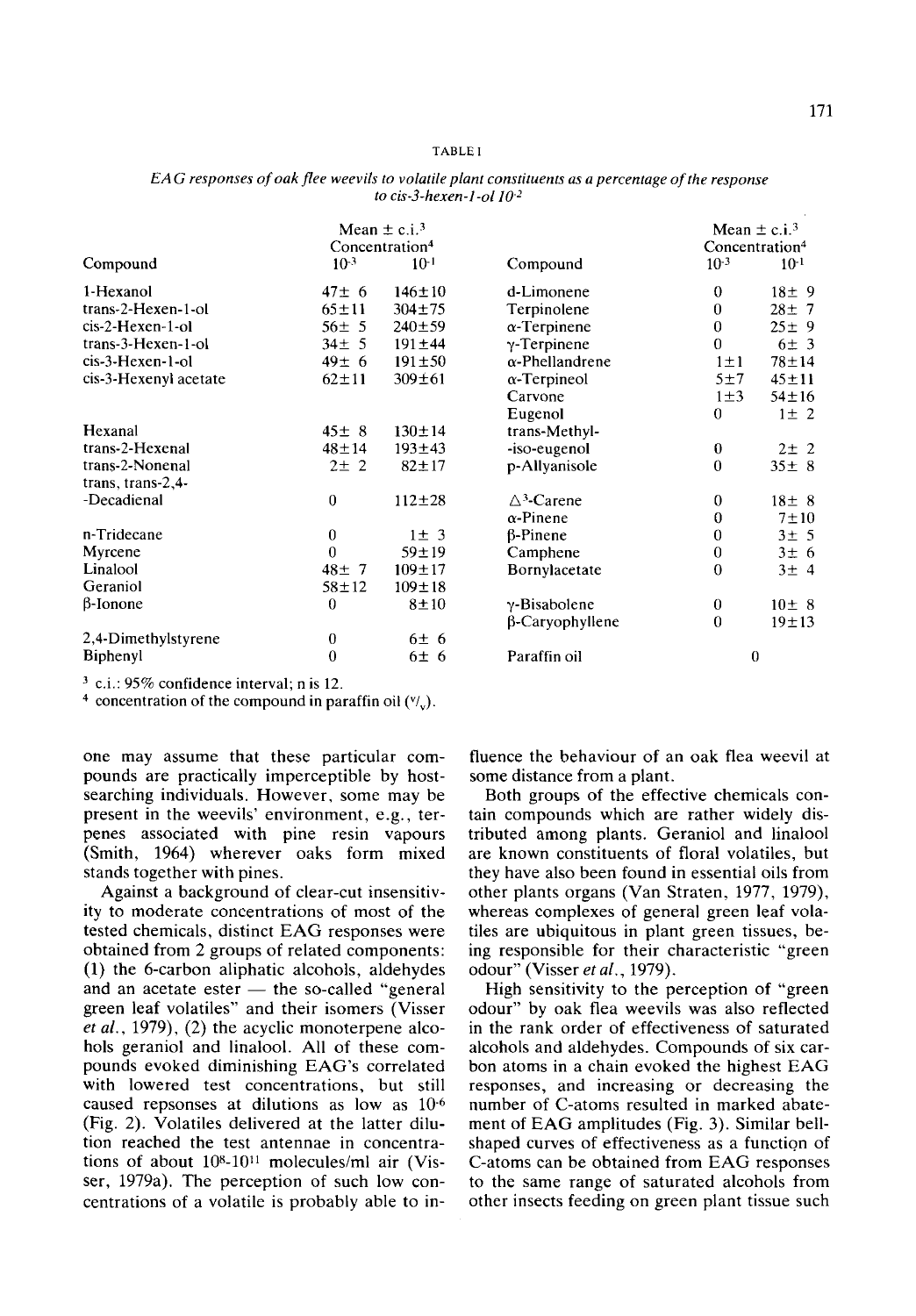

Fig. 2. Mean EAG responses of oak flea weevils to a range of concentrations of 6 plant volatiles, dissolved in paraffin oil. Vertical lines indicate 95% confidence intervals, n is 12.

as *Leptinotarsa decemlineata,* (Visser, 1979a), *Leptinotarsa haldemani, Piers brassicae, Sitobion avenae* and *Locusta migratoria.* Saturated alcohols with a chain length of six carbon atoms also appeared to be optimal in these cases (M. W. Kozlowski & J. H. Visser, unpubl.).

*Plant vapours.* The EAG responses to cut "one bud" leaves were generally several-fold higher than those to undamaged "one bud" leaves (Fig. 4). The mean values of EAG amplitudes elicited by vapours from cut "one bud" leaves of different plants are roughly similar to those evoked by general green leaf volatiles at dilution  $10<sup>-2</sup>$ . Also EAG responses to the undamaged leaves resembled the responses to

these volatiles at dilution  $10<sup>-4</sup>$  (Figs. 2, 4). Although some differences between the mean values of the EAG responses to vapours from the leaves of each tree species can be observed, due to the relatively high variability, these differences are not significant (Fig. 4). This lack of different responsiveness to different leaf vapours indicates an equal ability of host and non-host leaf vapours to evoke general excitation of the antennal olfactory system in the oak flea weevil, and suggests the existence of a common effective factor or factors responsible for such unspecific EAG responses.

*Leaf odour perception and general green leaf volatiles. As* illustrated in Fig. 5, general green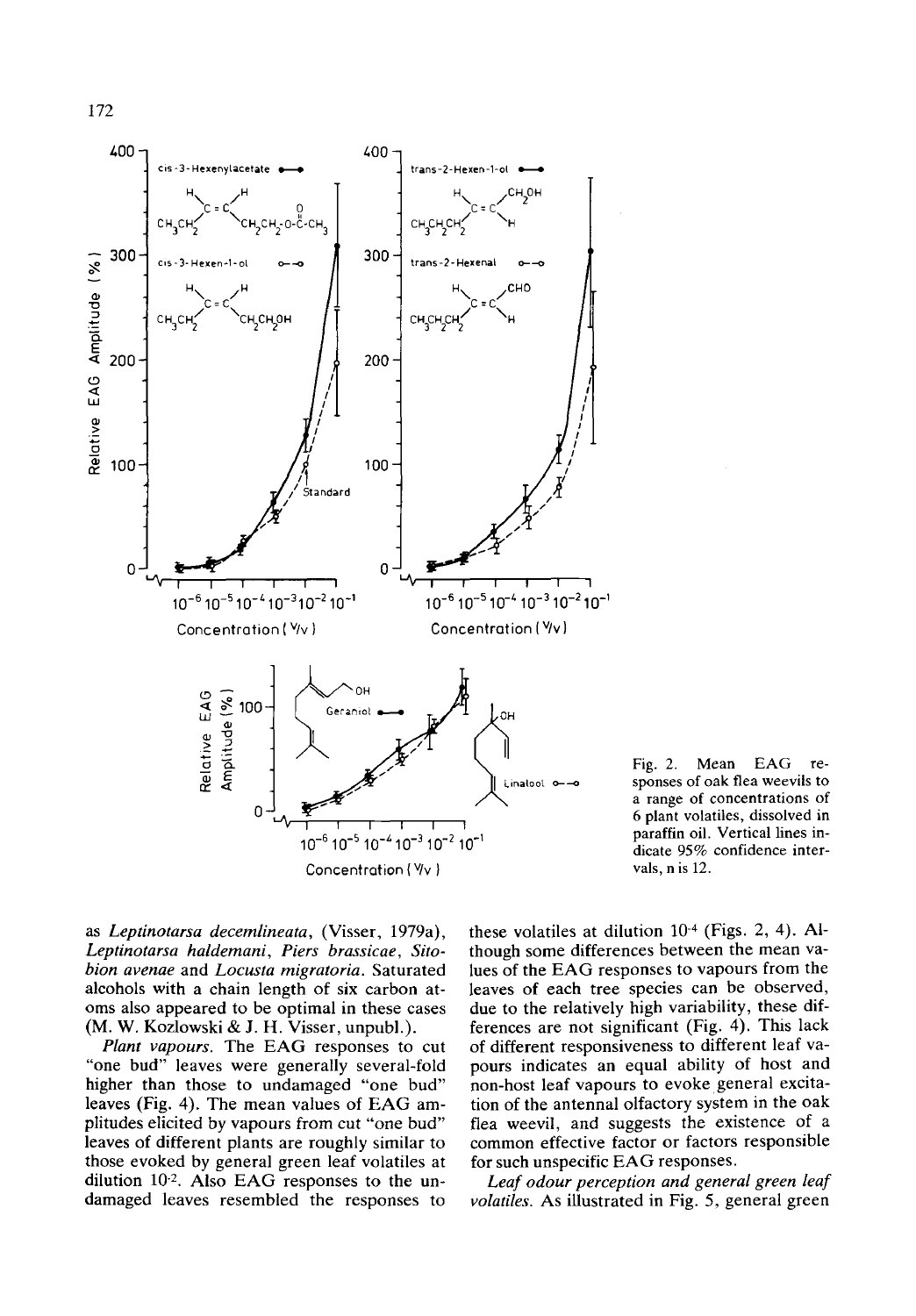

**--** 200-

E < c~ 100

-r "r ~

 $\frac{1}{\gamma}$   $\frac{1}{\gamma}$   $\frac{1}{\gamma}$   $\frac{1}{\gamma}$ 

Fig. 3. Mean EAG responses of oak flea weevils to saturated alcohols (A) and aldehydes (B) at two concen- 0 trations in paraffin oil. Vertical lines indicate 95% confidence intervals, n is 12. A

Fig. 4. Mean EAG responses of oak flea weevils to leaf vapours from different tree species. Q.: *Quercus*  sp.; F.: *Fagus* sp.; A.: *Alnus* sp.; P.: *Populus* sp.; *M.: Malus* sp.; L.: *Larix* sp.. Vertical lines indicate 95% confidence intervals, n is 6.

Fig. 5. Mean recoveries of EAG's in first second after EXC 3 in this scool and the depolarization.<br>
maximum depolarization.  $\begin{matrix} 50 \\ 8 \\ 5 \end{matrix}$ <br>
Stimuli-plant volatiles, c-3-<br>
H-ace: cis-3-hexenyl acetate;<br>
1-H: 1-hexanol; t-2-H-1-ol:  $\begin{matrix} 50 \\ 1 \end{matrix}$ <br>
trans-2-hexen-1-ol; Stimuli-plant volatiles, c-3-H-ace: cis-3-hexenyl acetate; 1-H: 1-hexanol; t-2-H-1-ol:  $trans-2-hexen-1-ol$ ;  $c-3-H-1$ o1: cis-3-hexen-l-ol; t-2-H-al: trans-2-hexenal; L: linalool; G: geraniol; or leaf vapours, Q: *Quercus* sp.; F.: *Fagus*  sp.; A.: *Alnus* sp.; P.: *Popu- ~*  lus sp.; M.: *Malus* sp.; L.: *Larix* sp.. Vertical lines indi- 0 cate 95% confidence intervals. Calculated from 5 recordings of similar absolute amplitudes.



undamaged

cut

one - bud' leaves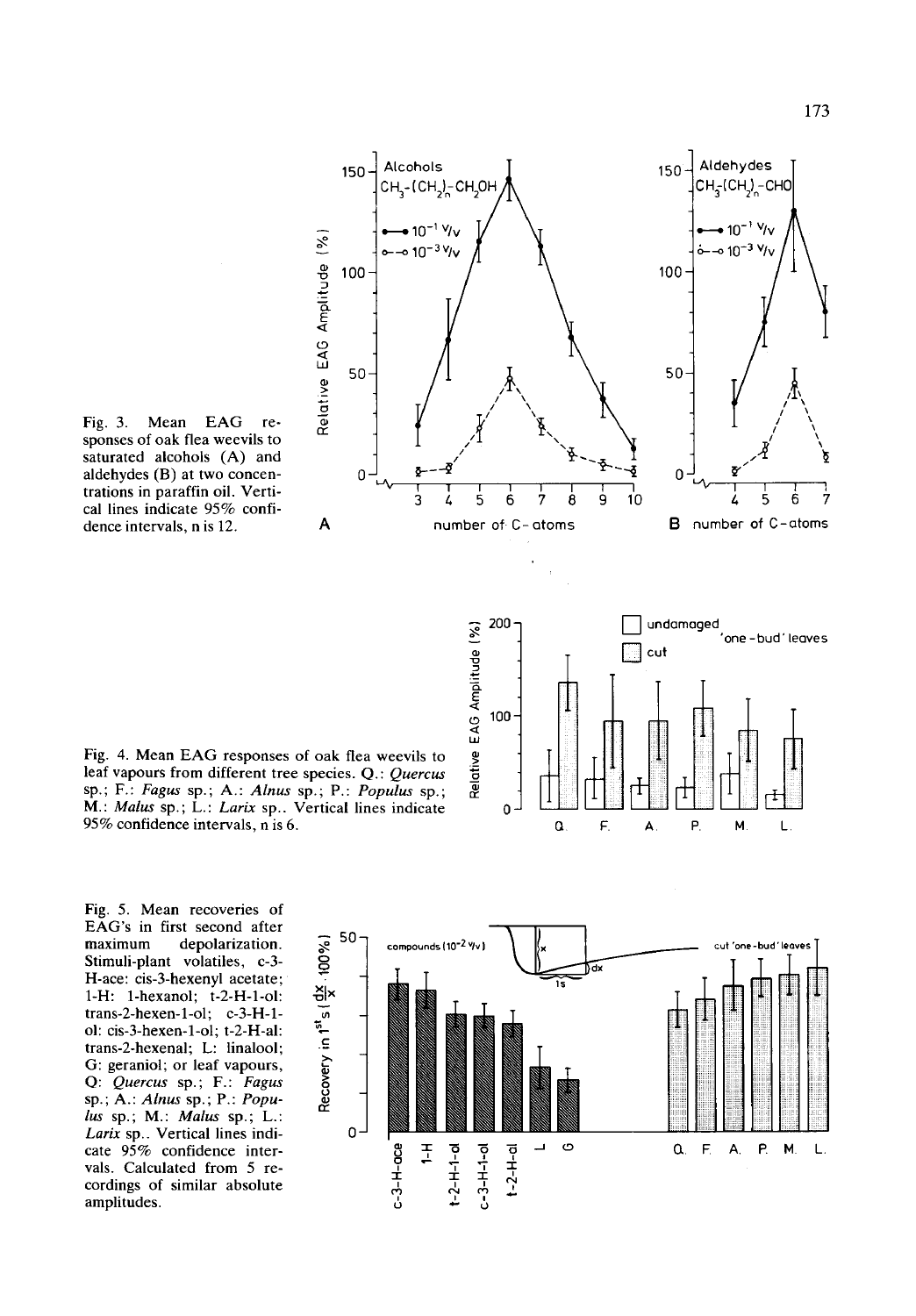leaf volatiles and leaf vapours caused EAG's with relatively fast recovery compared with 2 other effective chemicals: geraniol and linalool. The differences in the EAG shapes between these two groups of volatiles suggest that eliciting the responses to leaf vapours is largely independent of geraniol or linalool.

Based on EAG recordings alone, which correspond to the summated activity of a number of single receptors, it is impossible to conclude precisely to what extent the convergence between the responses to general green leaf volatiles and to leaf vapours can be attributed to the presence of these volatiles in leaf odour blends. The more so, as the natural vapours of plants are commonly complex mixtures of various volatiles (e.g., more than 100 volatile compounds have been isolated from buds and leaves of the cotton plant, *Gossypiurn* sp.; Hedin *etal.,* 1976).

In spite of these limitations, certain characteristics seem to emphasize a possible rôle of general green leaf volatiles in the host plant odour perception by the oak flea weevil:

1. The similar EAG responses to host and non-host leaf vapours indicate that host-odour differentiation is not a matter of presence or absence of a "sign stimulus" associated with the host plant vapours, but requires the olfactory system to discriminate among the qualities of plant volatile complexes. Hence, the appropriate behavioural responses to host and nonhost odour must include the concerted action of various olfactory receptors (Kaissling, 1971; Visser, 1979b).

2. One of the main functional features of insect chemosensory systems is filtering capacity, which restricts the range of perceptible compounds to elements yielding relevant information for a particular insect species (Dethier, 1971). This common characteristic can be related to high and perhaps selective sensitivity to general green leaf volatiles shown by the antennal olfactory system of the oak flea weevil.

3. Although relatively little information concerning the chemistry of oak leaf volatiles is available (Karrer, 1976, reports  $C_2$ ,  $C_4-C_6$ straight-chain aldehydes and trans-2-hexenal), it seems that leaf vapours of these plants do not contain marked amounts of highly specific (in the senee of chemotaxonomy) components. Characteristically a volatile "oak factor" which evoked calling behaviour in the polyphemous moth *Antheraea polyphemus,* has been identified as trans-2-hexenal, a general green leaf volatile (Riddiford, 1969).

4. Despite the common occurrence of general green leaf volatiles, these compounds seem to play a substantial r61e in plant selection in insects which demonstrate various degrees of host-plant specialization (Visser, 1979a; Visser & Av6, 1978; M. W. Kozlowski & J. H. Visser, unpubl. EAG's).

5. Similarities in high sensitivity to general green leaf volatiles can be observed between the oak flea weevil and 2 other distinctly oligophagous insects  $-$  the Colorado beetle (Visser, 1979a) and the carrot fly, *Psila rosae*  (Guerin & Visser, 1980). Each of these species showed certain traits in the character of their EAG responses to particular general green leaf volatiles. These differences can be correlated with species-specific plant odour quality coding, since the make-up of general green leaf volatiles varies, qualitatively and quantitatively, with respect to plant species and its phenological state (Visser *et al.,* 1979).

6. Such a complex alone or with other, more specific volatiles, may theoretically provide an insect with relatively rich information via differential effects on numbers of antennal receptors.

This capacity of an antennal receptor system was demonstrated in a single unit analysis of a receptor population on the antennae of Colorado beetles (Ma & Visser, 1978; Visser, 1979b). Since the antennal olfactory system of the oak flea weevil is likewise selectively tuned to reception of general green leaf volatiles, one may assume that plant-odour quality coding in this insect can be based on analogous principles.

Supported by a Visiting Scientist Grant from the Agricultural University Wageningen to the first author who thanks Prof. Dr. J. de Wilde for hospitality.

#### ZUSAMMENFASSUNG

*Wirtspftanzenabhiingige Eigenschaften des*  Geruchsystems der Fühler des Eichenblattflohs, Rhynchaenus quercus. *Elektroantennographische Studie* 

Elektroantennographische Aufzeichnungen an Fühlern einer hochspezialisierten phytophagen Art, des Eichenblattflohs *Rhynchaenus quercus* L. zeigten zwei allgemeine Eigenschaften des Geruchsystems der Antennen:

Erstens ist eine hohe und teilweise selektive Empfindlichkeit auf chemotaxonomisch nicht spezifische